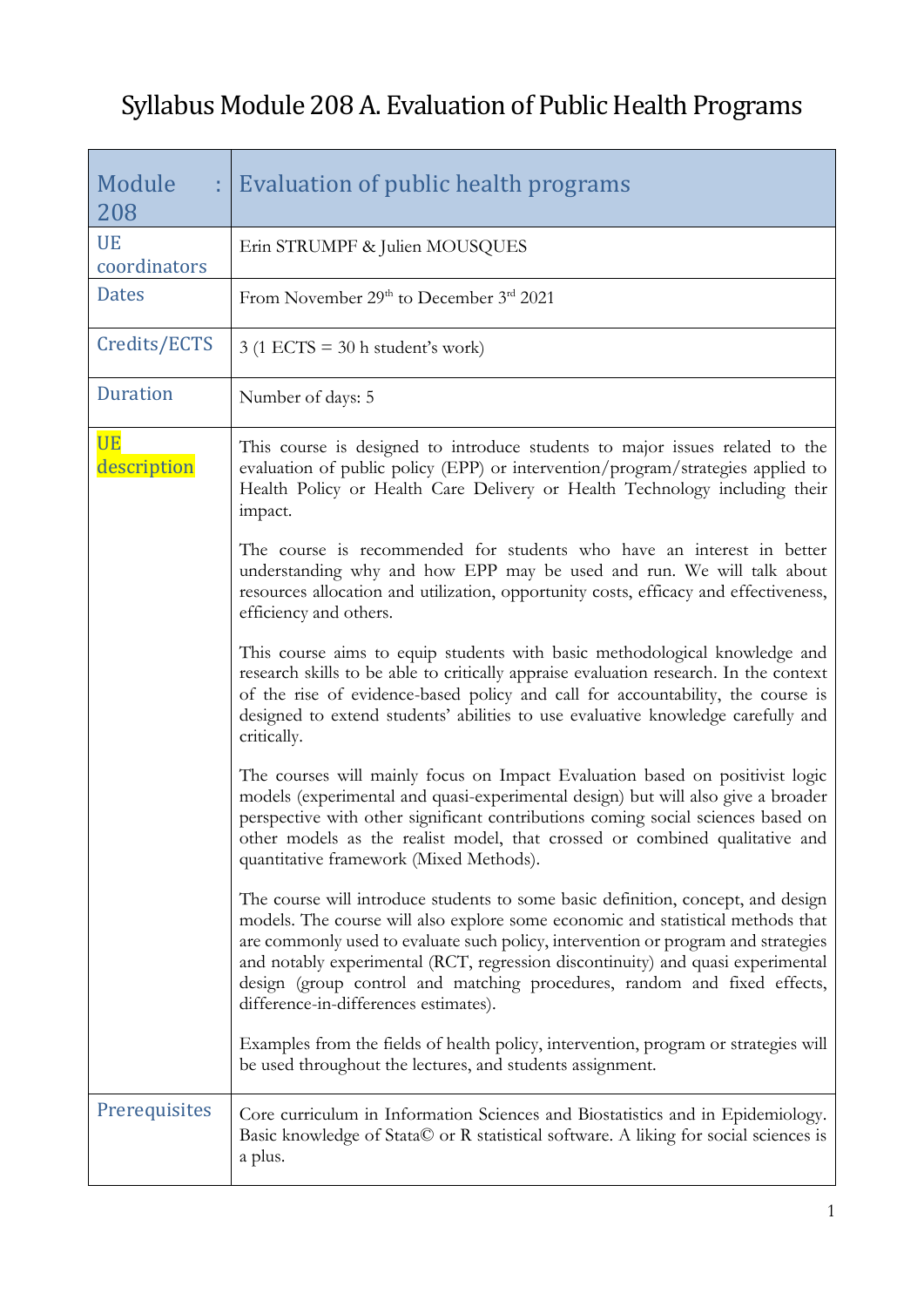| Course<br>learning    | Competencies                                                                                                                                                                                                                    |
|-----------------------|---------------------------------------------------------------------------------------------------------------------------------------------------------------------------------------------------------------------------------|
| objectives            | We follow the Who/Aspher Competencies in Public Health Document:<br>https://www.euro.who.int/ data/assets/pdf file/0003/444576/WHO-<br>ASPHER-Public-Health-Workforce-Europe-eng.pdf                                            |
|                       | 1.3 Uses vital statistics and health indicators effectively to increase<br>$\bullet$<br>knowledge and generate evidence about population health, including<br>within at-risk and vulnerable groups                              |
|                       | 1.4 Knows how to retrieve, analyse and appraise evidence from all data<br>$\bullet$<br>sources to support decision-making                                                                                                       |
|                       | 1.7 Designs and conducts qualitative and/or quantitative research that<br>$\bullet$<br>builds on existing evidence and adds to the evidence base for public health<br>practice, involving relevant stakeholders in this process |
|                       | 1.8 Evaluates local public health services and interventions, applying sound<br>$\bullet$<br>methods based on recognized evaluation models                                                                                      |
|                       | 8.10 Performs health economic evaluation and assessment of a given<br>$\bullet$<br>procedure, intervention, strategy or policy                                                                                                  |
|                       | Learning objectives                                                                                                                                                                                                             |
|                       | At the completion of the module, the students should be able to:                                                                                                                                                                |
|                       | Identify the basic concepts that are used to evaluate policy, intervention,<br>$\bullet$<br>programs and strategies and valuing health and quality of life                                                                      |
|                       | Identify the strengths and weaknesses of research designs for the<br>٠<br>evaluation of interventions and policies                                                                                                              |
|                       | Critically appraise evaluation reports or articles or design evaluation studies<br>$\bullet$<br>protocol                                                                                                                        |
|                       | Assess the strength of a body of evidence and its potential policy<br>implications                                                                                                                                              |
| <b>UE Structure</b>   | Session 1 & 3: Concepts, Methods and Purposes of evaluation research of<br>program/intervention/policy applied to Health Policy and, Health Care Delivery,<br>Julien Mousquès, November 29 & December 01, 12 hours              |
|                       | Session 2 & 4: Evaluation of PH programs in Low & Middle Income Countries<br>(LMIC), & statistical methods for evaluation, Erin Strumpf, Nov 30 & December<br>02, 12 hours                                                      |
|                       | Session 5: Economic evaluation: How much is health worth? Erin Strumpf,<br>December 02, 6 hours                                                                                                                                 |
|                       | Paper reading, case studies are part of the sessions                                                                                                                                                                            |
| Course<br>requirement | Students are expected to attend all lectures and make individual & by pair group<br>works.                                                                                                                                      |
|                       | Students will be expected to prepare class, participate actively and discuss some                                                                                                                                               |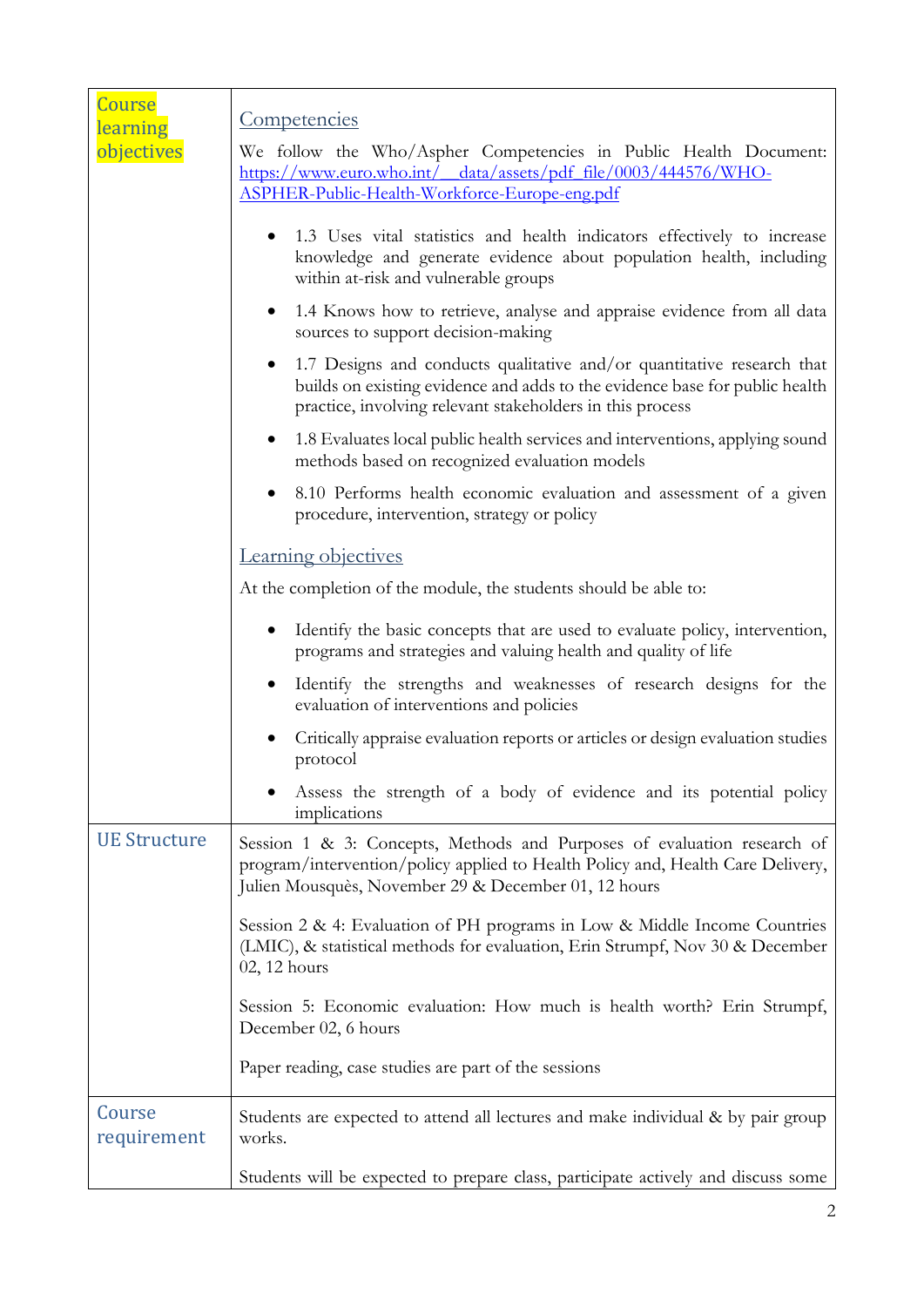|                              | issues related to methods studies and their application.                                                                                                                                                                                                                                                                                                                                                                                                                                                                                                                                                                                                                                         |
|------------------------------|--------------------------------------------------------------------------------------------------------------------------------------------------------------------------------------------------------------------------------------------------------------------------------------------------------------------------------------------------------------------------------------------------------------------------------------------------------------------------------------------------------------------------------------------------------------------------------------------------------------------------------------------------------------------------------------------------|
| Grading<br>and<br>assessment | Individual in class assignment and homework: 40% of the final grade & Final test<br>$60%$ .                                                                                                                                                                                                                                                                                                                                                                                                                                                                                                                                                                                                      |
| Location                     | EHESP Building 20 Avenue George Sand, 93210 La Plaine Saint Denis (Greater<br>Paris)                                                                                                                                                                                                                                                                                                                                                                                                                                                                                                                                                                                                             |
|                              | Attendance & punctuality                                                                                                                                                                                                                                                                                                                                                                                                                                                                                                                                                                                                                                                                         |
| Course policy                | Regular and punctual class attendance is a prerequisite for receiving credit in a<br>course. Students are expected to attend each class. Attendance will be taken at each<br>class.                                                                                                                                                                                                                                                                                                                                                                                                                                                                                                              |
|                              | The obligations of attendance and punctuality cover every aspect of the course: -<br>lectures, conferences, group projects, assessments, examinations, as described in<br>Academic Regulations http://mph.ehesp.fr EHESP<br><b>EHESP</b><br>Academic<br>Regulation Article. 3).                                                                                                                                                                                                                                                                                                                                                                                                                  |
|                              | If students are not able to make it to class, they are required to send an email to<br>the instructor and to the MPH program coordinating team explaining their absence<br>prior to the scheduled class date. All supporting documents are provided to the<br>end-of-year panel.                                                                                                                                                                                                                                                                                                                                                                                                                 |
|                              | Students who miss class are responsible for content. Any student who misses a<br>class has the responsibility for obtaining copies of notes, handouts and<br>assignments. If additional assistance is still necessary, an appointment should be<br>scheduled with the instructor. Class time is not to be used to go over material with<br>students who have missed class.                                                                                                                                                                                                                                                                                                                       |
|                              | Lateness: Students who are more than 10 minutes late may be denied access to a<br>class. Repeated late arrivals may be counted as absences (See http://mph.ehesp.fr<br>EHESP Academic Regulation Article. 3 Attendance & Punctuality)                                                                                                                                                                                                                                                                                                                                                                                                                                                            |
|                              | Maximum absences authorized & penalty otherwise                                                                                                                                                                                                                                                                                                                                                                                                                                                                                                                                                                                                                                                  |
|                              | Above 20% of absences will be designated a fail for a given class. The students<br>will be entitled to be reassessed in any failed component(s). If they undertake a<br>reassessment or they retake a module this means that they cannot normally obtain<br>more than the minimum pass mark (i.e. 10 out of 20)                                                                                                                                                                                                                                                                                                                                                                                  |
|                              | Exceptional circumstances                                                                                                                                                                                                                                                                                                                                                                                                                                                                                                                                                                                                                                                                        |
|                              | Absence from any examination or test, or late submission of assignments due to<br>illness, psychological problems, or exceptional personal reasons must be justified;<br>otherwise, students will be penalized, as above mentioned. Students must directly<br>notify their professor or the MPH academic secretariat before the exam or before<br>the assignment deadline. Before accepting the student's justification, the professor<br>or the MPH academic secretariat has the right to request either a certificate from<br>the attending physician or from a psychologist, or from any other relevant person<br>(See http://mph.ehesp.fr EHESP Academic Regulation Article 4 Examinations). |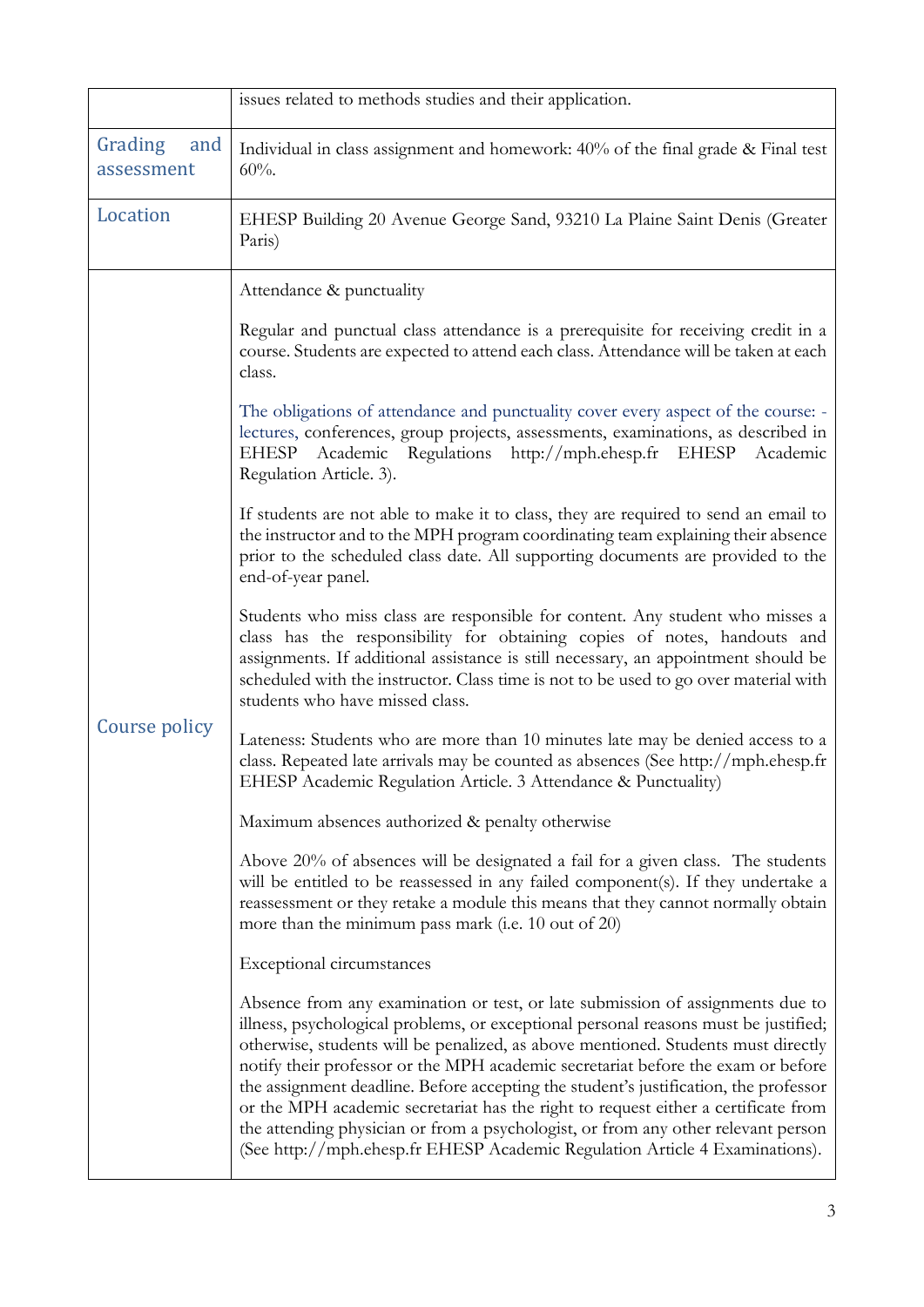|                      | Students are required to conduct themselves according to professional standards,<br>eating during class time is not permitted during class time, such as course or group<br>work.                                                                                                                                                                                                                                                                                                                                                                                                                                                                                                                                                                                                                                                                                                       |
|----------------------|-----------------------------------------------------------------------------------------------------------------------------------------------------------------------------------------------------------------------------------------------------------------------------------------------------------------------------------------------------------------------------------------------------------------------------------------------------------------------------------------------------------------------------------------------------------------------------------------------------------------------------------------------------------------------------------------------------------------------------------------------------------------------------------------------------------------------------------------------------------------------------------------|
| Valuing<br>diversity | Diversity enriches learning. It requires an atmosphere of inclusion and tolerance,<br>which oftentimes challenges our own closely-held ideas, as well as our personal<br>comfort zones. The results, however, create a sense of community and promote<br>excellence in the learning environment. This class will follow principles of<br>inclusion, respect, tolerance, and acceptance that support the values of diversity.<br>Diversity includes consideration of: (1) life experiences, including type, variety,<br>uniqueness, duration, personal values, political viewpoints, and intensity; and (2)<br>factors related to "diversity of presence," including, among others, age, economic<br>circumstances, ethnic identification, family educational attainment, disability,<br>gender, geographic origin, maturity, race, religion, sexual orientation and social<br>position. |
| Course<br>evaluation | EHESP requests that you complete a course evaluation at the end of the school<br>year. Your responses will be anonymous, with feedback provided in the<br>aggregate. Open-ended comments will be shared with instructors, but not<br>identified with individual students. Your participation in course evaluation is an<br>expectation, since providing constructive feedback is a professional<br>obligation. Feedback is critical, moreover, to improving the quality of our courses,<br>as well as for instructor assessment.                                                                                                                                                                                                                                                                                                                                                        |

| Sessions 1<br>& 3         | Concepts, Methods and Purposes of evaluation research of<br>program/intervention/policy applied to Health Policy and, Health Care<br><b>Delivery</b>                                                                                                                                                                                                                                                                                        |
|---------------------------|---------------------------------------------------------------------------------------------------------------------------------------------------------------------------------------------------------------------------------------------------------------------------------------------------------------------------------------------------------------------------------------------------------------------------------------------|
| <b>Speakers</b>           | Julien Mousquès,<br>PhD, Economics,<br>Director of Research, Health Economic, IRDES<br>mousques@irdes.fr                                                                                                                                                                                                                                                                                                                                    |
| <b>Session</b><br>Outline | The session comprises two sub-sessions. The first is used for introducing students<br>to basic principles of evaluation of public policy (and intervention or program) and<br>related methods in the field of social sciences.<br>the evaluation of public<br>related<br>policy<br><i>Issues</i><br>to<br>(EPP)<br><sub>or</sub><br>intervention/program/strategies applied to health<br>Main analytical models in the social science field |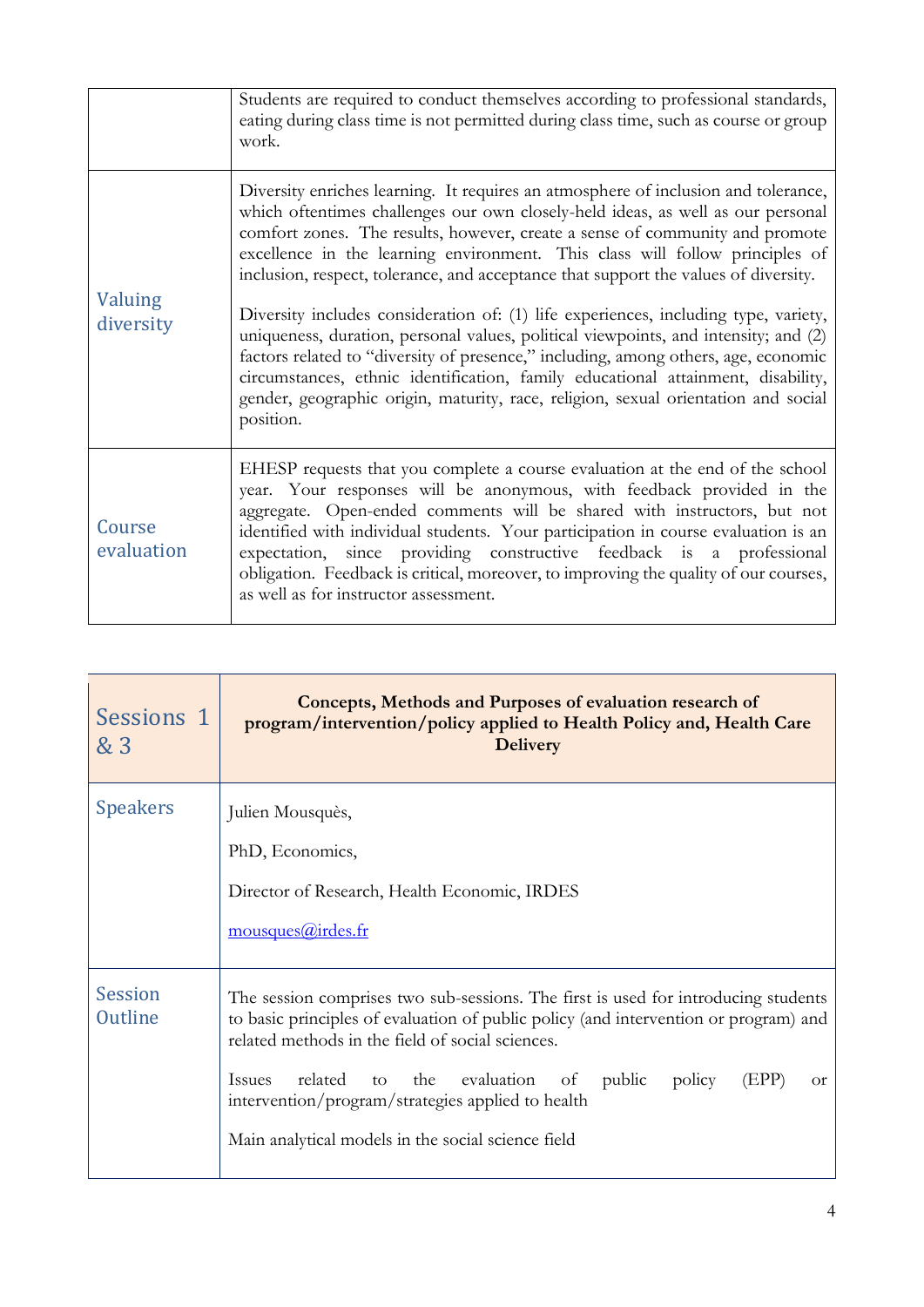|                               | Focus on the positivist and logic models                                                                                                                                                                                                                                                                                |
|-------------------------------|-------------------------------------------------------------------------------------------------------------------------------------------------------------------------------------------------------------------------------------------------------------------------------------------------------------------------|
|                               | The contribution from other model (realist model, constructivist,)                                                                                                                                                                                                                                                      |
|                               | Add value of Mixed Method design                                                                                                                                                                                                                                                                                        |
|                               | The second sub-session is dedicated to application and illustration of mixed method<br>design evaluation program of policy interventions in health care delivery.                                                                                                                                                       |
|                               | All sessions include 2 by 2 students critical review of an EPP article in class.                                                                                                                                                                                                                                        |
| Learning<br><b>Objectives</b> | At the end of the sessions, the students should be able to:                                                                                                                                                                                                                                                             |
|                               | Identify the basic concepts that are used to evaluate policy, intervention,<br>programs and strategies                                                                                                                                                                                                                  |
|                               | Identify the strengths and weaknesses of research designs for the evaluation<br>of interventions and policies                                                                                                                                                                                                           |
|                               | Critically appraise evaluation reports or articles or design evaluation studies<br>protocol                                                                                                                                                                                                                             |
|                               | Assess the strength of a body of evidence and its potential policy<br>implications                                                                                                                                                                                                                                      |
| <b>Duration</b>               | 2 sessions of 6 hours                                                                                                                                                                                                                                                                                                   |
| <b>Dates</b>                  | November 29 and December 01                                                                                                                                                                                                                                                                                             |
| <b>Training</b><br>methods    | Lectures alternate with $2*2$ assignments                                                                                                                                                                                                                                                                               |
| <b>Validation</b>             |                                                                                                                                                                                                                                                                                                                         |
| Reading                       | Duran P. (2018). L'évaluation des politiques publiques - Les sciences sociales comme<br>sciences de gouvernement. Réseau Canopé, Idées économiques et sociales, n°193,<br>pp 6-27                                                                                                                                       |
|                               | Annie Fouquet (2009). L'évaluation des politiques publiques - concept et enjeux, in<br>Evaluer les politiques publiques pour améliorer l'action publique, ed. Syvie Trosa,<br>Institut de la gestion publique et du développement économique, Comité pour<br>l'histoire économique et financière de la France, pp 21-33 |
|                               | Rossi PH, Lipsey MW, Henry GT (2019). Evaluation - A systematic Approach,<br>Sage, 8th Edition, 342 pages.                                                                                                                                                                                                              |
|                               | Raftery J, Hanney S, Greenhalgh T, et al. Models and applications for measuring the<br>impact of health research: update of a systematic review for the Health Technology<br>Assessment programme. Southampton (UK): NIHR Journals Library; 2016 Oct.<br>(Health Technology Assessment, No. 20.76.)                     |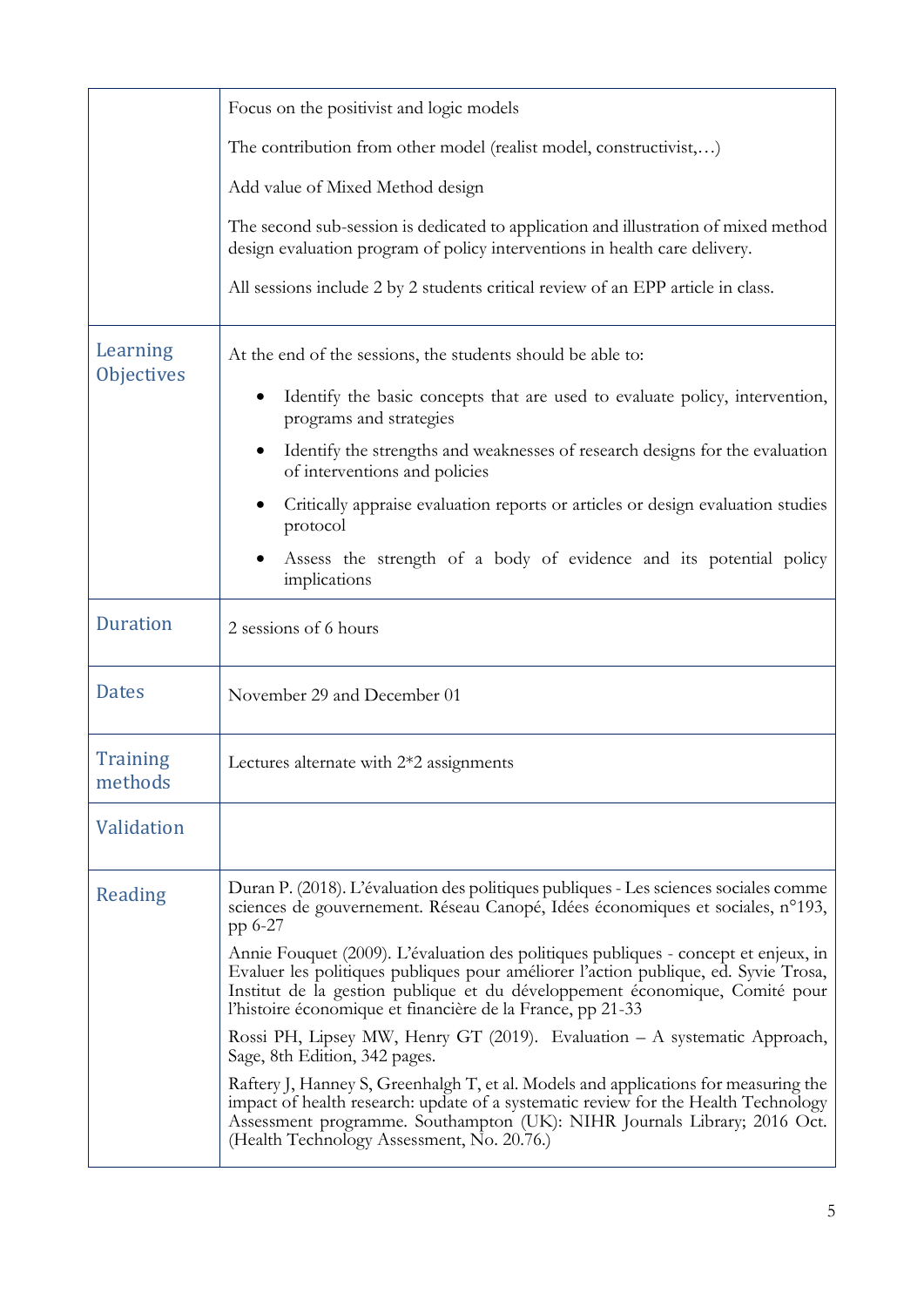| Skivington al. (2021), A new framework for developing and evaluating complex<br>interventions: update of Medical Research Council guidance. BMJ, 374: n2061. 30                                                                                                                                                                        |
|----------------------------------------------------------------------------------------------------------------------------------------------------------------------------------------------------------------------------------------------------------------------------------------------------------------------------------------|
| Sep. 2021, doi:10.1136/bmj.n2061                                                                                                                                                                                                                                                                                                       |
| Pawson R. (2013). The science of evaluation - A realist Manifesto, Sage, 216 p.                                                                                                                                                                                                                                                        |
| Smeets et al. (2021), First Things First: How to Elicit the Initial Program Theory for<br>a Realist Evaluation of Complex Integrated Care Programs. The Milbank Quarterly.<br>https://doi.org/10.1111/1468-0009.12543                                                                                                                  |
| Henri Bergeron et Patrick Hassenteufel. Une contribution de la sociologue de<br>l'action publique à l'évaluation de processus - Le cas des « politiques d'organisation,<br>Réseau Canopé, Idées économiques et sociales, n°193, pp. 42-50                                                                                              |
| Lascoumes P., Le Galès P. (2012), Sociologie de l'action publique. (2e édition),<br>Armand Colin, 128 p.                                                                                                                                                                                                                               |
| Creswell, 2020, Research Design: Qualitative, Quantitative, and Mixed Methods<br>Approaches, Sage                                                                                                                                                                                                                                      |
| Ridde and Olivier de Sardan (2015). A mixed methods contribution to the study of<br>health public policies: complementarities and difficulties BMC Health Services<br>Research, 15(Suppl 3):S7. http://www.biomedcentral.com/1472-6963/15/S3/S7                                                                                        |
| Tremblay et al. Collaborative governance in the Quebec Cancer Network: a realist<br>evaluation of emerging mechanisms of institutionalization, multi-level governance,<br>and value creation using a longitudinal multiple case study design. BMC Health<br>Services Research (2019) 19:752. https://doi.org/10.1186/s12913-019-4586-z |
| Tremblay et al. (2021). Patient participation in cancer network governance: a six-<br>Research<br>study.<br>BMC<br>Health<br>Services<br>21:929<br>case<br>year<br>$\frac{\text{https://doi.org/10.1186/s12913-021-06834-1}}{2}$                                                                                                       |
| Bamberger, et al 2006, RealWorld Evaluation, Sage. World Bank, 2016, Impact<br>Evaluation in Practice.                                                                                                                                                                                                                                 |
| Loussouarn, C., Franc, C., Videau, Y., & Mousquès, J. Can General Practitioners Be<br>More Productive? The Impact of Teamwork and Cooperation with Nurses on GP<br>Activities. Health Economics. 12/2020. https://doi.org/10.1002/hec.4214                                                                                             |
|                                                                                                                                                                                                                                                                                                                                        |

| <b>Session</b><br>&4          | Impact evaluation : Experimental & quasi-experimental studies on health<br>related topics in Low & Middle Income Countries (LMICs)                                                                                             |
|-------------------------------|--------------------------------------------------------------------------------------------------------------------------------------------------------------------------------------------------------------------------------|
| <b>Speakers</b>               | Erin Strumpf, PhD, Associate Professor, McGill University<br>erin.strumpf@mcgill.ca                                                                                                                                            |
| <b>Session</b><br>Outline     | Program evaluation: Framing your research question<br>Choosing an appropriate method given the context, data, and research question<br>Implementing program evaluation in practice: assumptions, challenges, and<br>strategies |
| Learning<br><b>Objectives</b> | At the end of the sessions, students will be able to:                                                                                                                                                                          |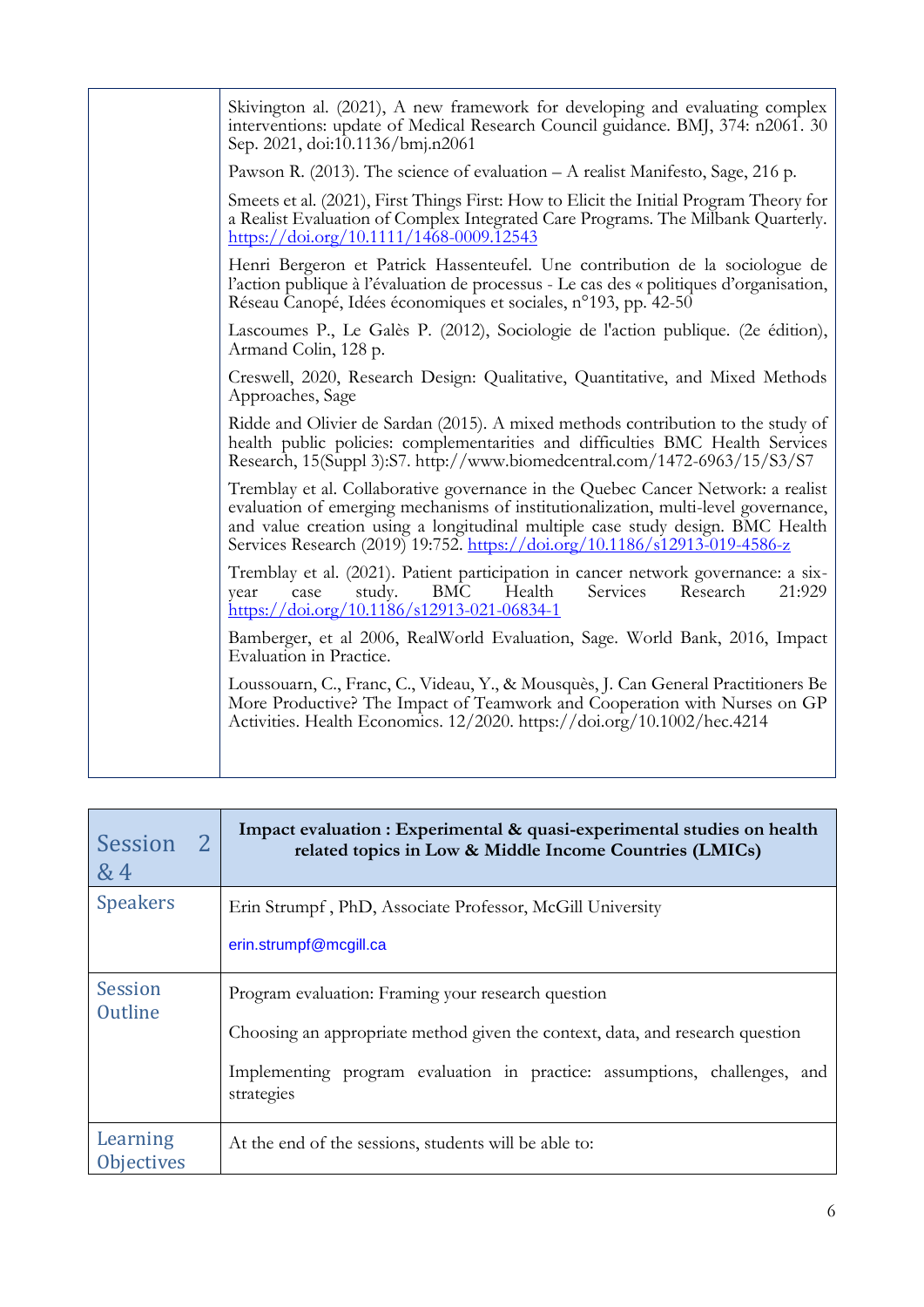|                            | - Identify the main steps of impact analysis and evaluation, including the<br>assumptions that must be met in order to draw causal conclusions.                                                                                                                                                                                                                               |
|----------------------------|-------------------------------------------------------------------------------------------------------------------------------------------------------------------------------------------------------------------------------------------------------------------------------------------------------------------------------------------------------------------------------|
|                            | - Identify the main challenges of impact evaluation                                                                                                                                                                                                                                                                                                                           |
|                            | - Critically read an impact analysis.                                                                                                                                                                                                                                                                                                                                         |
|                            | - Use retrospective surveys for impact evaluation.                                                                                                                                                                                                                                                                                                                            |
| <b>Duration</b>            | 6 hours + Practice during group work, case studies, and computer lab sessions                                                                                                                                                                                                                                                                                                 |
| <b>Dates</b>               | Nov 30 & December 02, 12 hours                                                                                                                                                                                                                                                                                                                                                |
| <b>Training</b><br>methods | Lectures alternate with in class applications/lab session                                                                                                                                                                                                                                                                                                                     |
| Reading                    | Gertler PJ, Martinez S, Premand, et al. Impact Evaluation in Practice, Interactive<br>textbook 2010 available at http://www.worldbank.org/pdt Chapters 2, 3, 4, 6                                                                                                                                                                                                             |
|                            | Strumpf EC, Harper S, Kaufman JS, 2017. "Fixed Effects and Difference-in-<br>Differences" chapter 14 in Methods in Social Epidemiology, 2nd Edition (Oakes<br>and Kaufman, Editors), March, ISBN: 978-1-118-50559-5.                                                                                                                                                          |
|                            | Harper S and Strumpf EC, 2012. "Social Epidemiology: Questionable Answers and<br>Answerable Questions" Epidemiology, invited editorial, 23(6): 795-798.                                                                                                                                                                                                                       |
|                            | Optional:                                                                                                                                                                                                                                                                                                                                                                     |
|                            | Blundell, Richard, and Monica Costa Dias. 2009. "Alternative Approaches to<br>Evaluation in Empirical Microeconomics." Journal of Human Resources 44(3): 565–<br>640.                                                                                                                                                                                                         |
|                            | Enjeux, approches et contraintes de l'évaluation dans les pays à faible revenu. M<br>Audibert - Comptes Rendus Biologies, 2008.                                                                                                                                                                                                                                               |
|                            | McKinnon B, Harper S, Kaufman JS, Bergevin Y, 2015. "Removing user fees for<br>facility-based delivery services: a difference-in-differences evaluation from ten sub-<br>Saharan African countries" Health Policy and Planning 2015;30:432-441.<br>doi:10.1093/heapol/czu027                                                                                                  |
|                            | Hutcheon JA, Strumpf EC, Harper S, Giesbrecht E, 2015 "Maternal and neonatal<br>outcomes after implementation of a hospital policy to limit low-risk planned<br>caesarean deliveries before 39 weeks of gestation: an interrupted time-series<br>analysis," BJOG: An International Journal of Obstetrics and Gynaecology,<br>122(9):1200-6, Apr. DOI: 10.1111/1471-0528.13396 |
|                            | Books:                                                                                                                                                                                                                                                                                                                                                                        |
|                            | Morris, S., Devlin, N., Parkin, D. 2012 Economic Analysis in Health Care 2nd<br>Edition. John Wiley& Sons: Chichester                                                                                                                                                                                                                                                         |
|                            | Drummond, M.F., Sculpher, M.J., Torrance, G.W. O'Brien, B., Stoddart, G.L. 2005<br>Methods for the Economic Evaluation of Health Care Programmes. 3rd ed. Oxford                                                                                                                                                                                                              |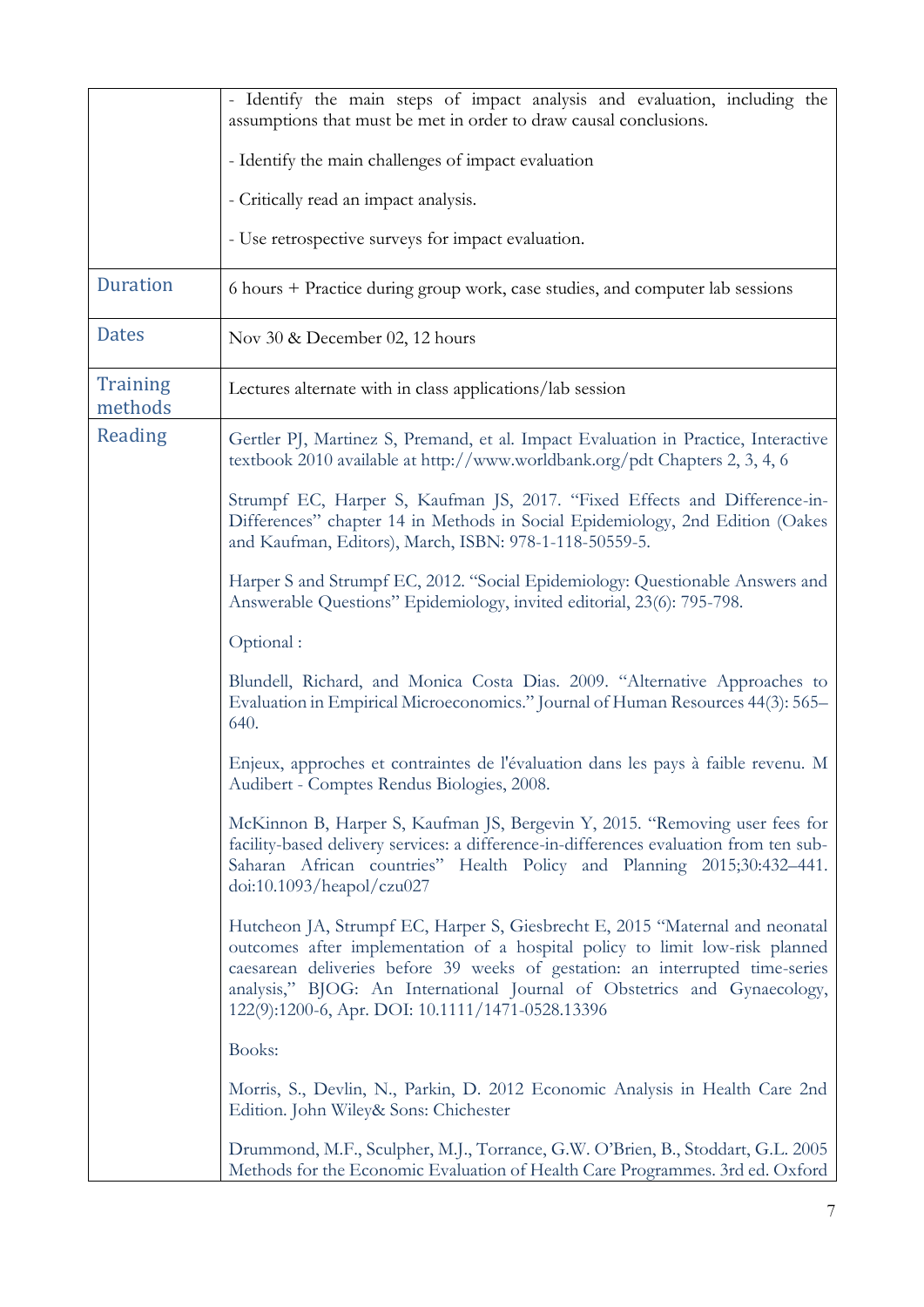|            | University Press: Oxford                                                                                                                                   |
|------------|------------------------------------------------------------------------------------------------------------------------------------------------------------|
|            | Gray AM, Clarke PM, Wolstenholme JL & Wordsworth S. (2012) Applied Methods<br>of Cost Effectiveness Analysis in Health Care, Oxford University Press (OUP) |
|            | Briggs A, Claxton K & Sculpher (2012) M. Decision Modelling For Health<br>Economic Evaluation.                                                             |
|            | Articles:                                                                                                                                                  |
|            | Gertler PJ, Martinez S, Premand, et al. Impact Evaluation in Practice, Interactive<br>textbook 2010 available at http://www.worldbank.org/pdt              |
|            | Valente, T. Evaluating Health Promotion Programs. 2002. Oxford University Press:<br>New York. p.87-162.                                                    |
|            |                                                                                                                                                            |
| Validation | Individual or by pair work during the lab session; final exam                                                                                              |

| <b>Session 5</b>              | Economic Evaluation: an introduction                                                                                                                                                                                                                                                                                                                                  |
|-------------------------------|-----------------------------------------------------------------------------------------------------------------------------------------------------------------------------------------------------------------------------------------------------------------------------------------------------------------------------------------------------------------------|
| <b>Speakers</b>               | Erin Strumpf, PhD, Associate Professor, McGill University<br>erin.strumpf@mcgill.ca                                                                                                                                                                                                                                                                                   |
| <b>Session</b><br>Outline     | An introduction to the basic ideas of economic evaluation, an element that can be<br>useful in program and impact evaluation.                                                                                                                                                                                                                                         |
| Learning<br><b>Objectives</b> | At the end of the session, students will be able to:<br>Identify the key elements of cost-benefit analysis, cost-effectiveness analysis,<br>and cost-utility analysis<br>Understand key elements of such analyses, including VSL, ICER, QALY,<br>and DALY<br>Explain techniques for valuing human life and health states, including their<br>strengths and weaknesses |
| <b>Duration</b>               | 1 session of 6 hours                                                                                                                                                                                                                                                                                                                                                  |
| <b>Dates</b>                  | December 03                                                                                                                                                                                                                                                                                                                                                           |